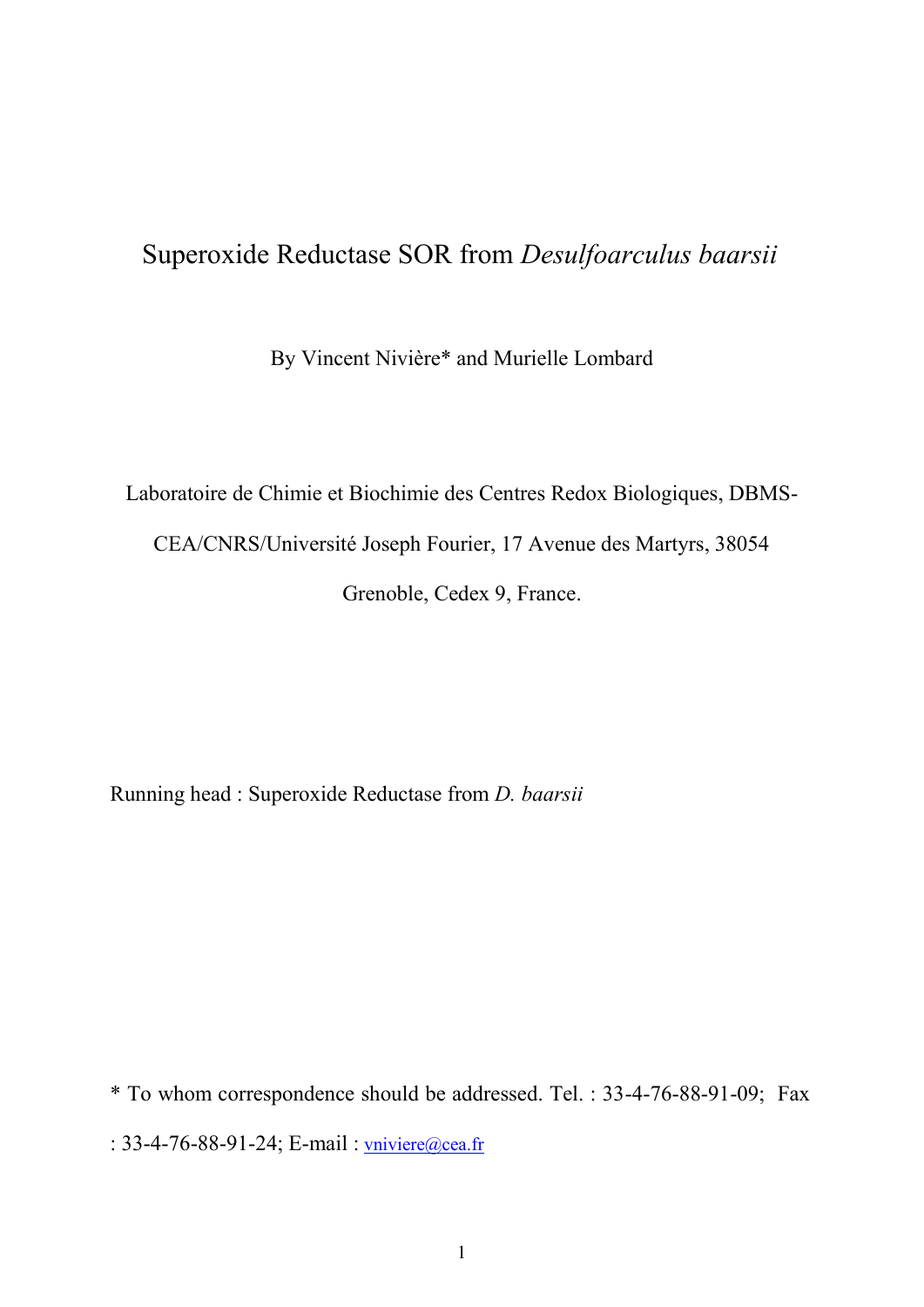# Introduction : Superoxide Reductase as a new enzymatic system involved in superoxide detoxication

Superoxide radical  $(O_2)$  is the univalent reduction product of molecular oxygen and belongs to the group of the so-called toxic oxygen derivatives. For years the only enzymatic system known to catalyze the elimination of superoxide was the superoxide dismutase (SOD) <sup>1</sup>, which catalyzes dismutation of superoxide radical anions to hydrogen peroxide and molecular oxygen :

$$
\rm O_2^+ + O_2^- + 2\ H^+ \to H_2O_2 + O_2
$$

Very recently, a new concept in the field of the mechanisms of cellular defense against superoxide has emerged. <sup>2, 3</sup> It was discovered that elimination of  $O_2$  could also occur by reduction, a reaction catalyzed by an enzyme thus named superoxide reductase  $(SOR)$ :

$$
\mathrm{O_2}^{\cdot} + 1 \mathrm{e}^{\cdot} + 2 \mathrm{H}^{\cdot} \rightarrow \mathrm{H_2O_2}
$$

Up to now, SOR has been mainly characterized from anaerobic microorganisms, sulfate-reducing bacteria<sup>2</sup>, archaeon<sup>3</sup> and in a microaerophilic bacterium.<sup>4,5</sup> In vivo, SOR was shown to be an efficient antioxidant protein from the observation that a *Desulfovibrio vulgaris Hildenborough* mutant strain lacking the *sor* gene became more oxygen-sensitive during transient exposure to microaerophilic conditions. <sup>6</sup> In addition, although SOR is not naturally present in *Escherichia coli*, it was demonstrated that expression of SORs from *Desulfoarculus baarsii* and *Treponema pallidum* in a *sodA sodB E. coli* mutant strain could totally replace the SOD enzymes to overcome a superoxide stress.  $4, 5, 7$ 

Two classes of SOR have been described from now. Class I SORs are small metalloproteins found in anaerobic sulfate-reducing and microaerophilic bacteria, initially called desulfoferrodoxins (Dfx). There are homodimers of 2x14kDa, which have been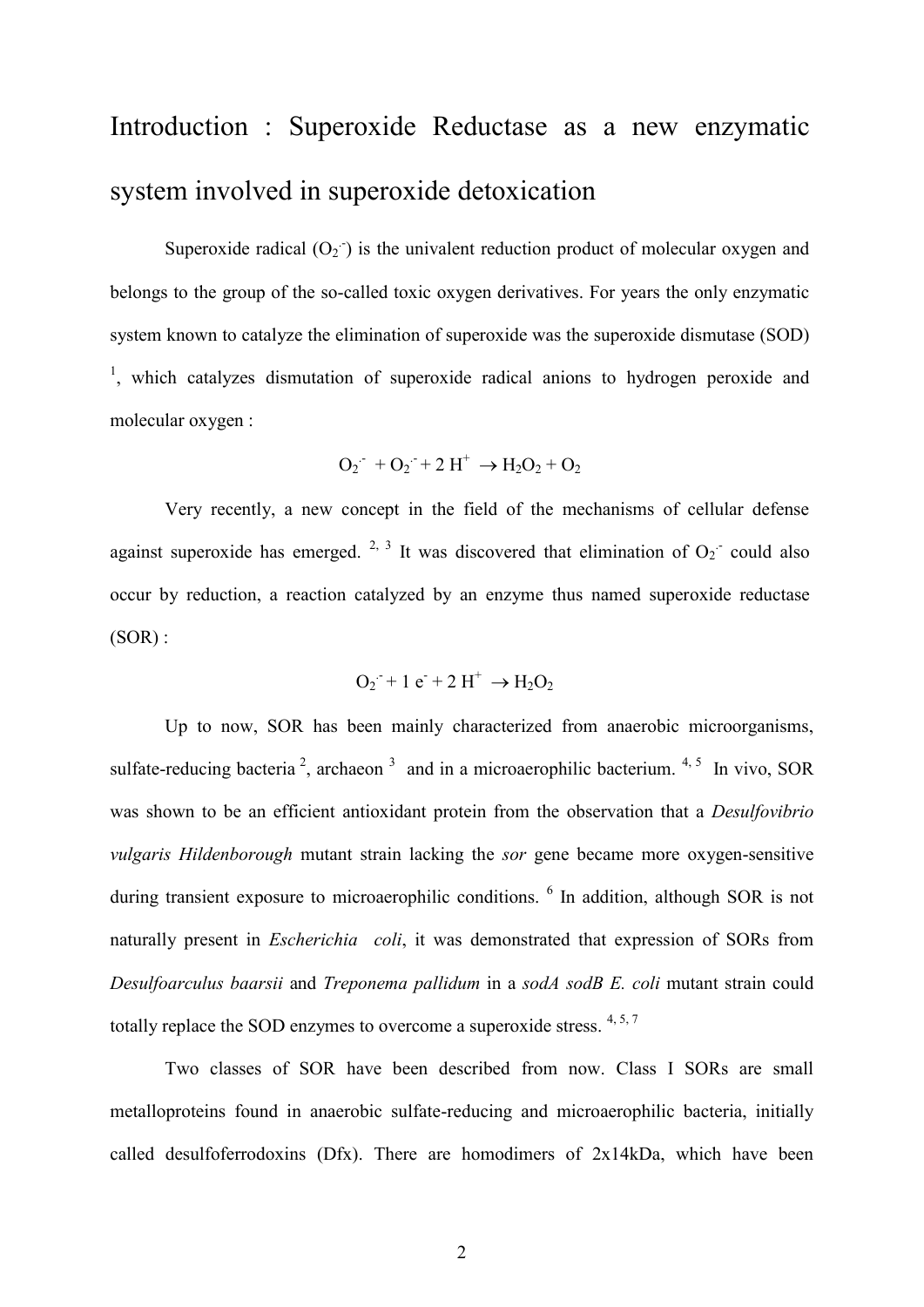extensively studied for their structural properties.  $8, 9$  The monomer is organized in two protein domains. <sup>9</sup> The N-terminal domain contains a mononuclear ferric iron, Center I, coordinated by four cysteines in a distorted rubredoxin-type center. In the SOR from *Treponema pallidum*, three of the four N-terminal cysteine residues involved in iron chelation are lacking and then Center I is missing. <sup>4, 5</sup> The C-terminal domain, which carries the active site of SOR  $^2$ , contains a different mononuclear iron center, Center II, consisting of an oxygen-stable ferrous iron with square-pyramidal coordination to four nitrogens from histidines as equatorial ligands and one sulfur from a cysteine as the axial ligand.  $9$  Its midpoint redox potential has been reported to be around  $+250$  mV.<sup>2, 5</sup> The iron Center II reduces superoxide very efficiently, with a second order rate constant of about  $10^9 \text{ M}^{-1} \text{ s}^{-1}$ . <sup>2</sup> It does not exhibit a significant SOD activity.<sup>2</sup> In addition, the active site of SOR is specific for  $O_2$ , since the reduced iron Center II is not oxidized by  $O_2$  and only very slowly by  $H_2O_2$ .

Class II SOR has been characterized from the anaerobic archaeon, *Pyrococcus furiosus*. 2, 10 The homotetrameric protein presents strong homologies to neelaredoxin (Nlr), a small protein containing a single mononuclear center, earlier characterized from sulfatereducing bacteria. The amino acid sequence and the overall protein fold is similar to that of the iron Center II domain of Class I SORs and the structure of the unique mononuclear iron center is similar to that of the iron Center II.<sup>10</sup> The main difference is that Class II SOR do not contains the N-terminal domain that chelates the iron Center I in Class I SORs.

### SOR from *D. baarsii* : Class I SOR

#### *Overexpression and purification of the enzyme*

SOR from *Desulfoarculus baarsii* has been overexpressed in *Escherichia coli* using a vector placing its structural gene under the control of a *tac* promoter.<sup>2</sup> Induction was achieved by adding 1 mM IPTG at the beginning of the exponential phase, and best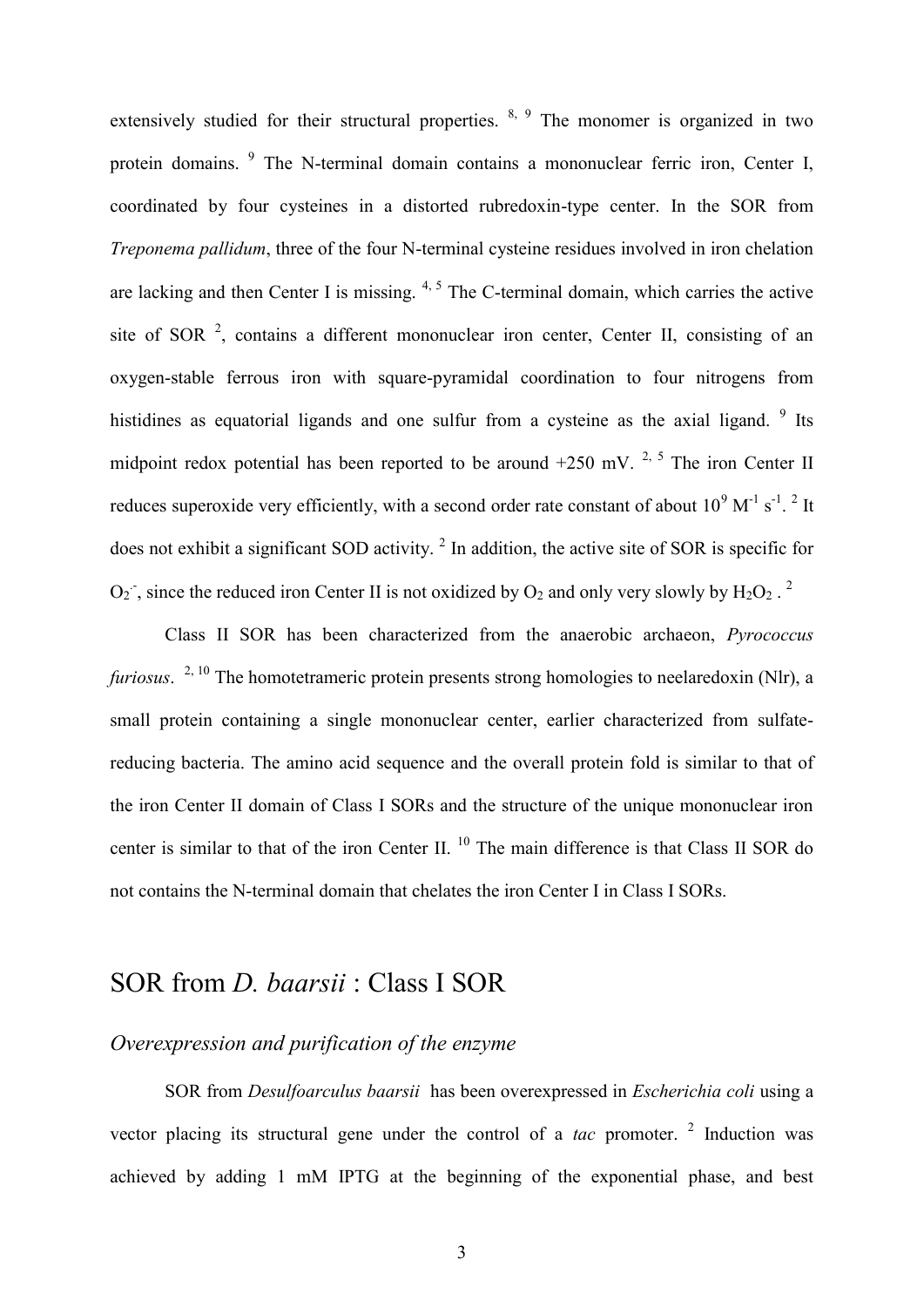expression was obtained when the cells reach the stationary phase. SOR was overexpressed to about 10-15 % of the total soluble proteins from *E. coli*. No formation of inclusion bodies was noticed. Metallation of SOR was best achieved when the cells were grown on minimal media M9, complemented with 0.4 % glucose and 100  $\mu$ M FeCl<sub>3</sub>. In these conditions, SOR was fully metallated. Overexpression of SOR in Luria Bertani medium resulted in a protein partially demetallated.

Purification of SOR was followed by UV-visible spectrophotometry and SDS-PAGE electrophoresis. The ratio  $A_{280nm}/A_{503nm}$ , characteristic of the oxidized iron Center I of SOR, increases during purification until it reaches a factor of 7 for the purified protein. During purification, the iron Center II remains in a reduced state and does not contribute to the visible spectrum. It can be oxidized with a slight excess of  $Fe(CN)<sub>6</sub>$  and then exhibits an absorbance band centered at 644 nm (Figure 1). Purified SOR exhibits a value of  $\varepsilon_{503nm}$  of 4,400 M<sup>-1</sup> cm<sup>-1</sup>. Difference spectrum of the  $Fe(CN)<sub>6</sub>$  oxidized minus the as isolated SOR provides the absorption bands associated with the iron Center II with a  $\varepsilon_{644nm}$  of 1,900 M<sup>-1</sup> cm<sup>-1</sup> (Figure 1). It should be noticed that SDS-PAGE analysis of the fully purified SOR exhibits several polypeptide bands. These artifacts could arise from partial oxidation of cysteine residues during electrophoresis migration. A single polypeptide band is obtained when the reduced thiols were omitted from the SDS-PAGE loading buffer.

Purification of the overexpressed SOR can be usually achieved with two chromatography steps.  $2 \text{ In a typical experiment, } 20 \text{ g of IPTG-induced } E$ . *coli* cells are sonicated in 70 ml of 0.1 M Tris/HCl, pH 7.6 and centrifuged at 180,000xg for 90 min. Soluble extracts (400 mg) are first treated with 3% streptomycin sulfate, centrifuged at 40,000xg for 15 min and then precipitated with 75% ammonium sulfate. The pellet is dissolved in 0.1 M Tris/HCl, pH 7.6 and the solution is loaded onto a gel filtration ACA 54 column (360 ml) equilibrated with 10 mM Tris/HCl, pH 7.6 (buffer A). The low molecular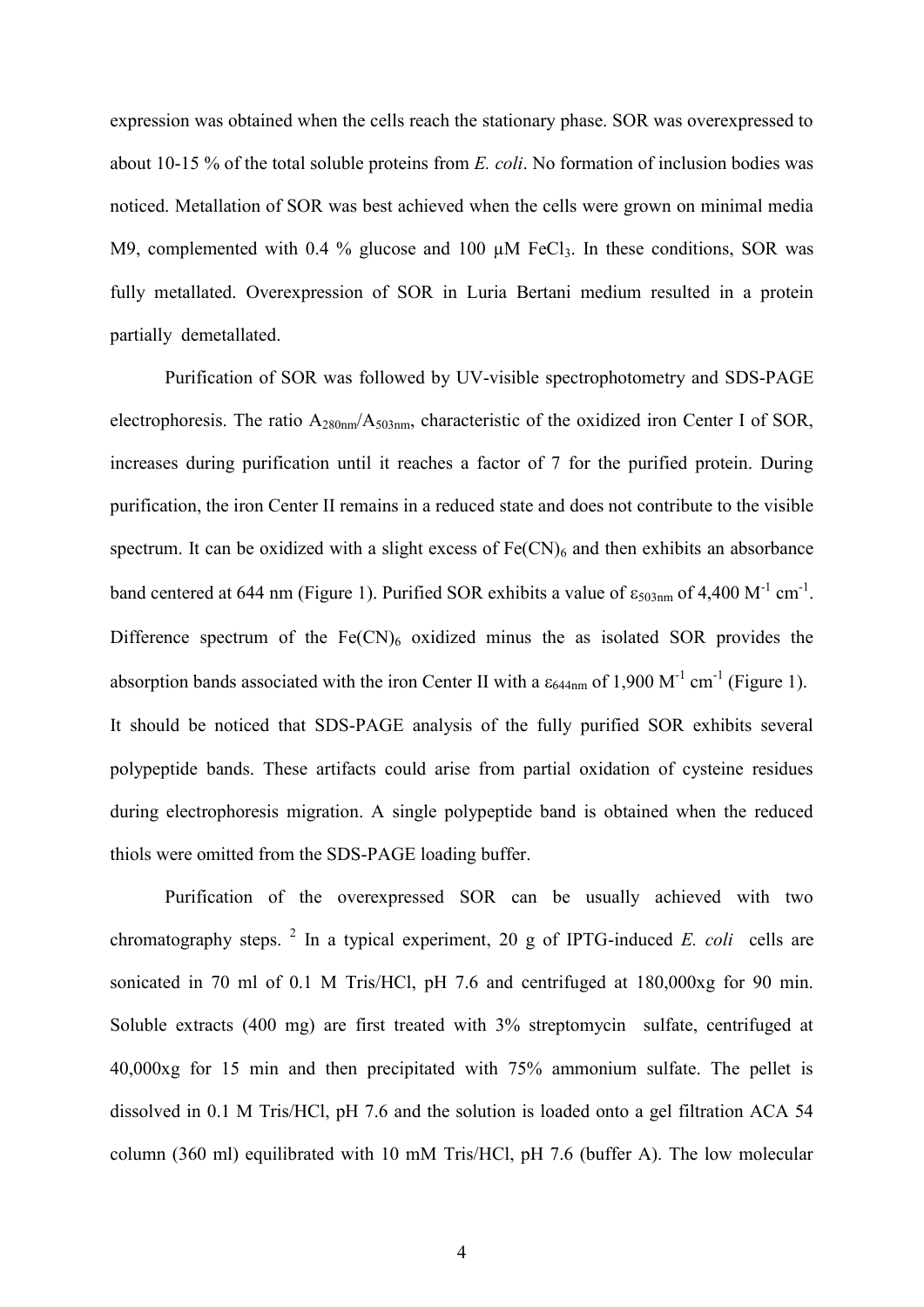weigh fractions with a A<sub>280nm</sub>/A<sub>503nm</sub> ratio of about 20 are pooled (115 mg) and loaded into an anion exchange UNO-Q column (6 ml, Bio-Rad), equilibrated with buffer A. A linear gradient is applied (0-0.2 M NaCl in buffer A) for 60 ml. 30 mg of pure, fully metallated SOR is eluted with about 50 mM NaCl.

#### *Assay for SOR activity*

The reaction catalyzed by SOR can be described by the sum of two half reactions at its active site :

$$
SOR_{\text{red}} + O_2^- + 2 H^+ \rightarrow H_2O_2 + SOR_{\text{ox}}
$$
 (1)  
\n
$$
SOR_{\text{ox}} + 1\vec{e} \rightarrow SOR_{\text{red}}
$$
 (2)  
\n
$$
O_2^- + 1 \vec{e} + 2 H^+ \rightarrow H_2O_2
$$
 (3)

In the first half reaction  $(Eq. (1))$ , the reduced iron Center II of SOR transfers one electron to  $O_2$  to produce  $H_2O_2$  and the oxidized form of the iron Center II. This reaction is very rapid and occurs near the limit of diffusion of molecules in solution. In the second half reaction (Eq. (2)), the oxidized iron Center II is reduced by an electron donor to regenerate the active form of SOR. The physiological electron donors for SOR from *D. baarsii* are not identified yet, although in *E. coli*, it was found that the NADPH flavodoxin reductase (Fpr) can provide efficiently electrons to SOR (Manuscript in preparation).

Direct measurement of the global SOR activity (Eq. (3)) may be difficult for several reasons. The absolute requirement of  $O_2$  in the assay to generate  $O_2$ <sup>-</sup> (usually generated by the xanthine-xanthine oxidase system) may strongly interfere with the electron donor. In addition, a possible use of non-autoxidable electron donors, like reduced cytochrome c, may not give an accurate measurement of a full SOR activity. As a matter of fact, the overall rate constant for the global reaction is rate limited by the electron transfer step to the oxidized form of SOR that would generally occurs 100 to 1000 time more slowly that the reduction of  $O_2$  by SOR.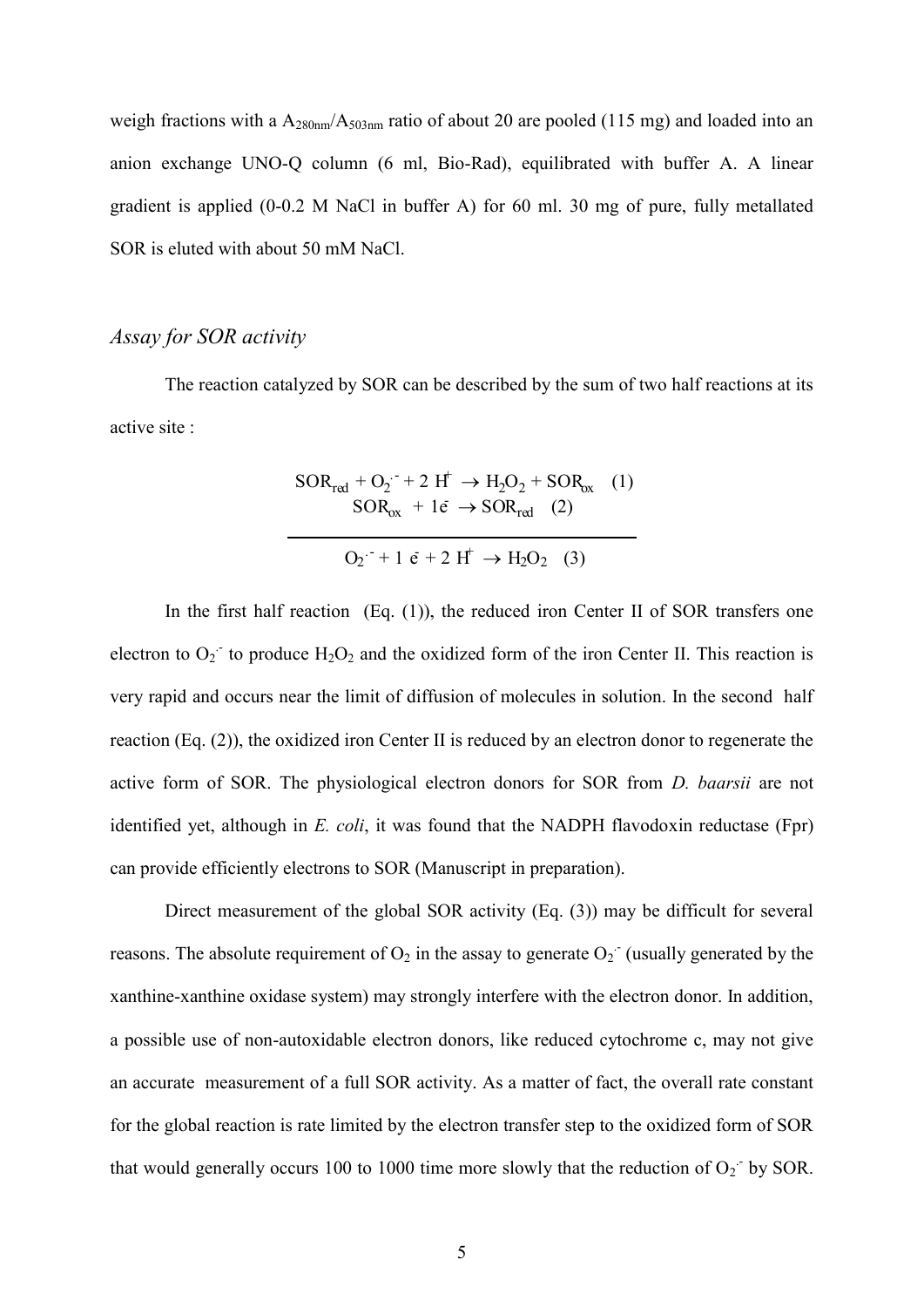Then measurement of a global SOR activity will only provide kinetic informations of the reduction process of SOR by the electron donor rather than that of the reaction with superoxide.

All these remarks make difficult or almost impossible the measurement of the SOR activity in crude extracts. However, for a purified SOR preparation, it is possible to measure its ability to reduce superoxide by the following assay.

We have developed a SOR assay which allows to determine the rate constant of the first half reaction of SOR (Eq.(1)), corresponding to a stoechiometric reduction of superoxide by SOR. <sup>2</sup> We have used a methodology developed in the case of several dehydratases, such as aconitase and fumarase, which are known to react with  $O_2$  very rapidly. <sup>11</sup> The general principle of this SOR assay is to follow spectrophotometrically the kinetic of oxidation of SOR by superoxide, generated by the xanthine-xanthine oxidase system. This is possible at 644 nm which is a characteristic absorption band of the oxidation of the active site of SOR (Figure 1). As shown in Figure 2, the kinetics are followed for several minutes, in the absence or in the presence of different amount of SOD, which compete with SOR for superoxide. Sufficient amount of SOD induces an inhibition of the kinetic of oxidation of SOR. As explained in detail elsewhere  $2$ , in these experimental conditions, the velocity of oxidation of the active site of SOR by  $O_2^-(v_{ox})$  can be expressed as follow :

$$
\frac{1}{v_{ox}} = \frac{1}{\text{cte}} + \frac{k_{SOD}}{\text{cte}k_{SOR}[\text{SOR}]}
$$
 [SOD] (4)

where *kSOR*, *kSOD* are the second order rate constants of the reaction of SOR and SOD with superoxide, respectively. The cte term represents the rate of synthesis of  $O_2$  by the xanthine oxidase system. Under these conditions, when the initial rate of oxidation of Center II is decreased by 50% due to the competition with SOD for  $O_2$ , it can be written <sup>2</sup>:

$$
k_{SOD}[\text{SOD}] = k_{SOR}[\text{SOR}] \tag{5}
$$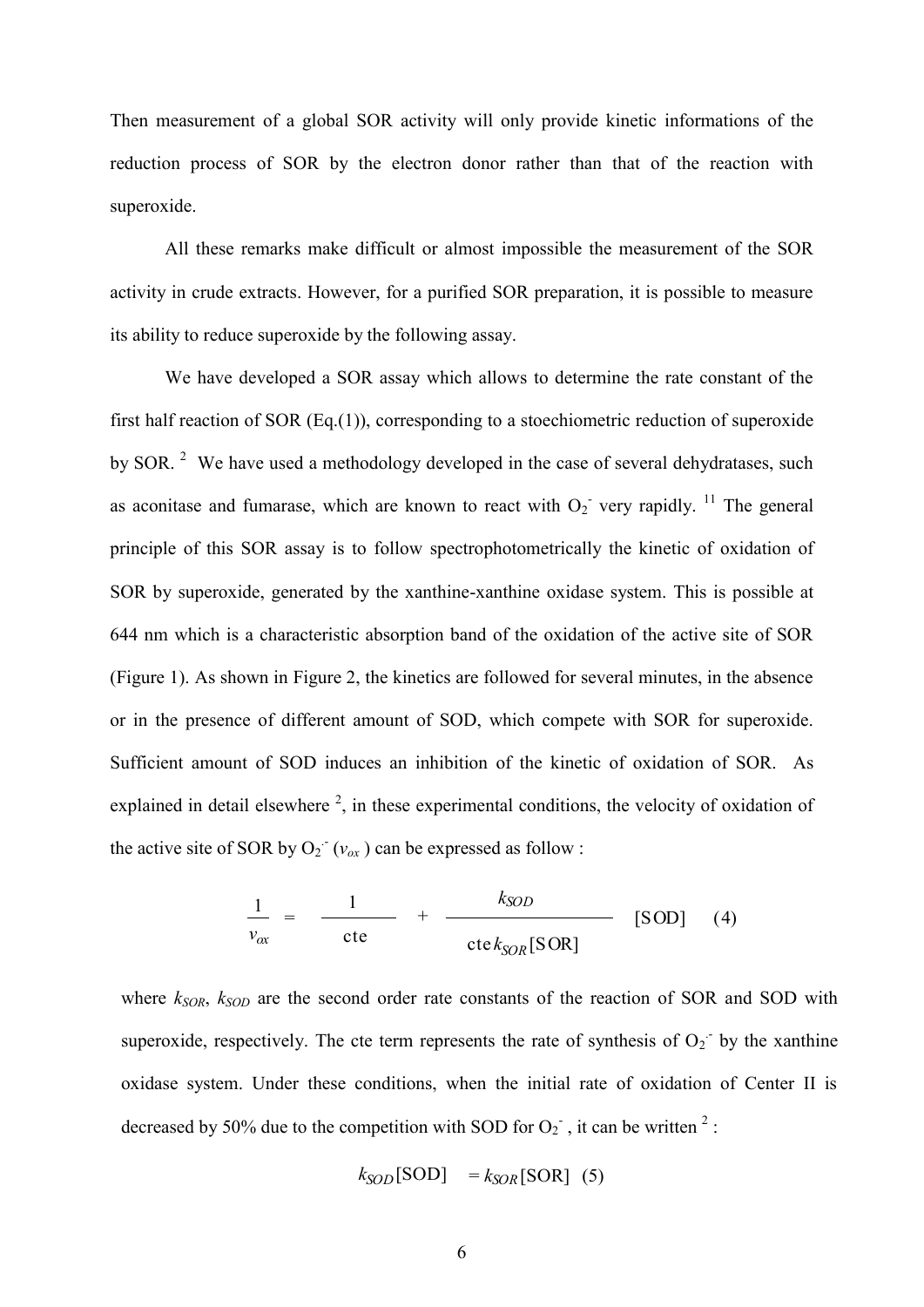The concentration of SOD which decreases by 50% the rate of oxidation of Center II is graphically determined from Eq. (4), as illustrated in Figure 3. Taking into account the known second order rate constant of the reaction of  $O_2$  with SOD  $(2x10^9 \text{ M}^{-1} \text{ s}^{-1})$  for the CuZn-SOD from bovine erythrocytes or 3.2  $10^8$  M<sup>-1</sup> s<sup>-1</sup> for Fe-SOD from *E. coli*) the second order rate constant of the oxidation of Center II by  $O_2$  can be now calculated using Eq. (5). A value of  $7x10^8$  M<sup>-1</sup> s<sup>-1</sup> was obtained for the SOR from *D. baarsii.* 

With the same assay, the SOR from *T. pallidum* exhibits a slight higher value of the rate constant for its reaction with  $O_2$  of  $1x10^9$  M<sup>-1</sup> s<sup>-1</sup>.<sup>4</sup>

## Conclusions

So far there is no suitable enzymatic assay for following purification of a SOR enzyme from cell extracts. However, the protein can be purified in all the cases according to its specific absorbance band at around 650 nm when oxidized why a strong oxidant (ferricyanide, for example).

The overall SOR activity (Eq.(3)) is probably rate limited by the efficiency of the electron donors ((Eq. (2)). However, taking into account the great instability of  $O_2$  in solution (spontaneous dismutation rate constant of  $5x10^5$  M<sup>-1</sup> s<sup>-1</sup>) and that dehydratase enzymes like aconitase and fumarase react very rapidly with superoxide (rate constant of about  $10^7$  M<sup>-1</sup> s<sup>-1</sup>)<sup>11</sup>, the efficiency of SOR as an antioxidant resides in the very large rate constant for its reaction with  $O_2$ <sup>-</sup> (Eq. 1). A slower reaction rate for Eq.(1) would probably make an useless SOR enzyme, which would have no chance to react with  $O_2$  within the cell.